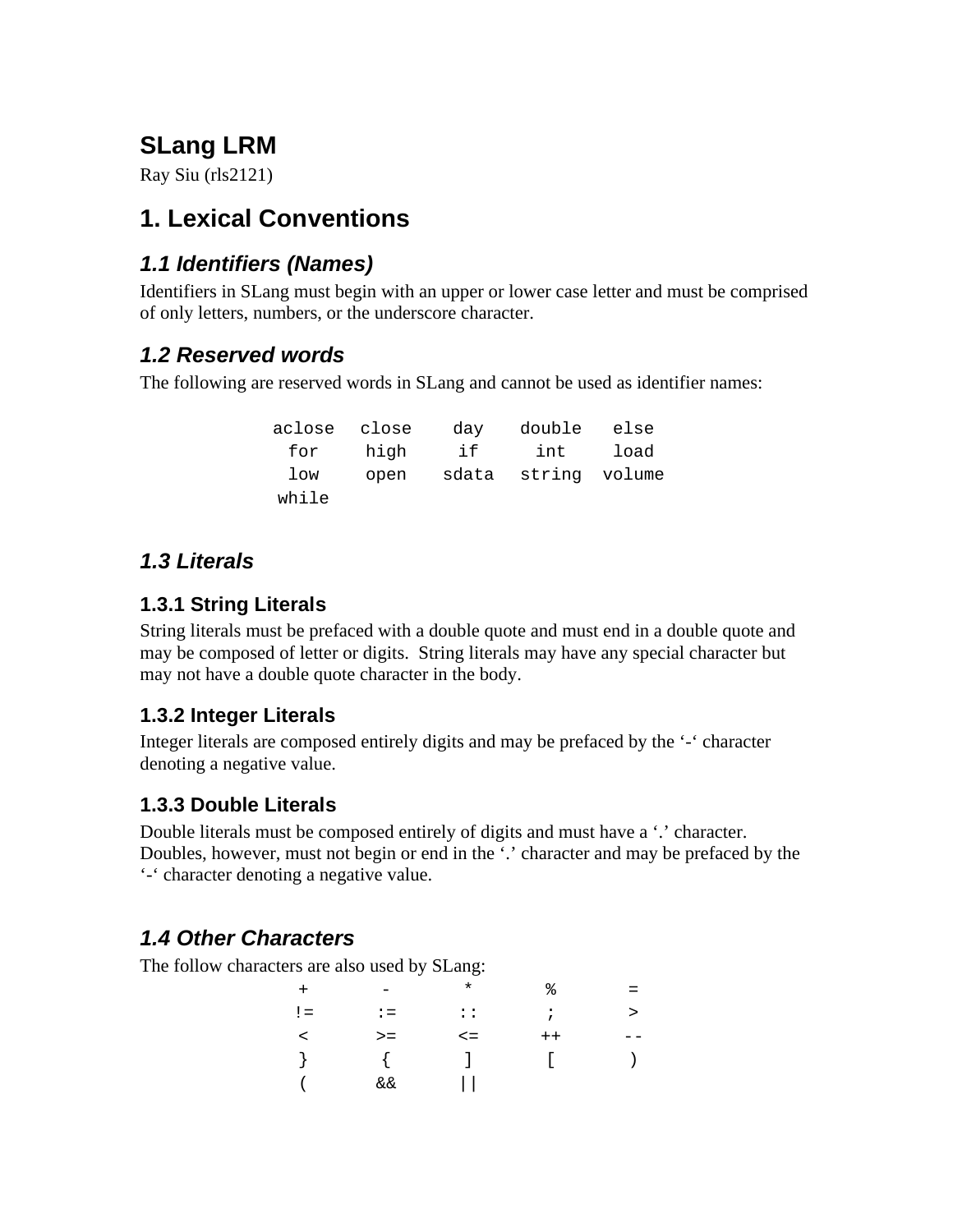#### *1.5 Comments*

SLang supports only single line comments, lines that begin with '//' will be assumed to be comments and ignored by the SLang compiler.

# **2. Types**

SLang supports a few basic data types and one complex object data type. For simplicity, SLang does not allow any type of type casting.

```
int 32 bit two's compliment
double 64 bit IEEE 754
string String of Unicode characters
sdata Stock data object
```
#### *2.1 sdata type*

The sdata is meant to represent the Y! finance data read in from file. There are a set of data elements which can be referenced by index:

| Name   | Type   | Description               |
|--------|--------|---------------------------|
| open   | double | Opening price for the day |
| close  | double | Closing price for the day |
| high   | double | High price for the day    |
| $1$ ow | double | Low price for the day     |
| volume | double | Volume for the day        |
| aclose | double | Adjusted closing price    |
| day    | String | The day                   |

In order to access these elements you must use '::' to index a specific element in a sdata object. For example given an sdata element, **s**, and an integer index, **index** :

s::open(index);

The snippet above would evaluate to the opening price for s on the day referenced by index.

# **3. Expressions**

In SLang expressions are defined to be anything that evaluates. The order of precedence is determined by the precedence of the operators, a detailed precedence chart by operators can be found at the end of this section. Expressions grouped by the '(' and ')' characters are considered a single expression and have the highest possible precedence level.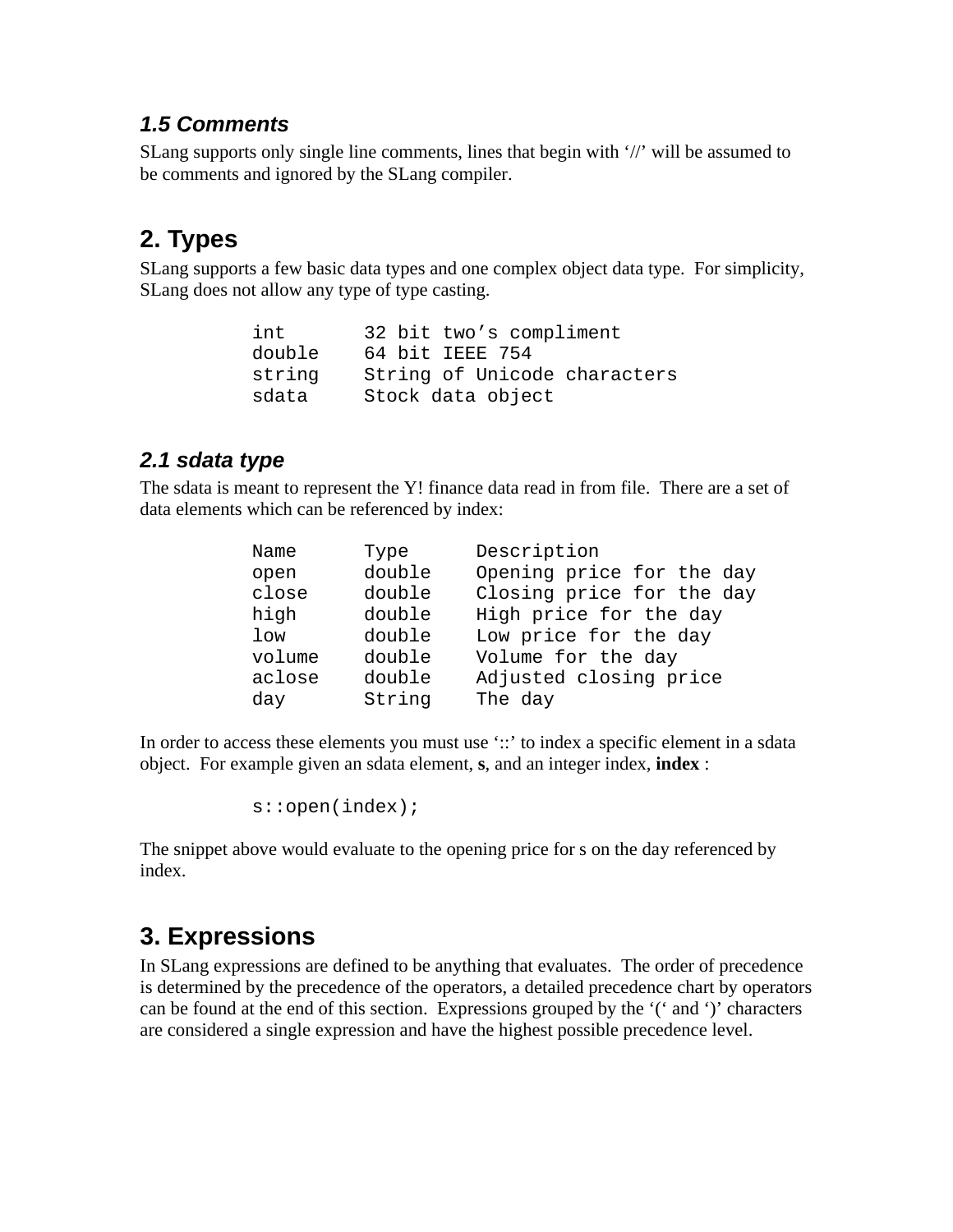## *3.1 Basic Expressions*

### **3.1.1 Identifiers**

By definitions an identifier is an expression that returns the value of the variable referred by the identifier.

### **3.1.2 Constants**

A double or integer literals are expressions that evaluate to the value of the constant.

# *3.2 Unary Operators*

An expression may be prefixed by '-', negating the value of the value that the expression evaluates to. An expression may be followed by  $'++'$  to increment the value that the expression evaluates to, or by '--' to decrement the value.

# *3.3 Binary Operators*

### **3.3.1 Additive operators**

The operators '+' and '-' represent addition and subtraction respectively. They are on the same precedence level and are applied to non-string expressions from left to right.

### **3.3.2 Multiplicative operators**

The operators '\*', '/', and '%' represent multiplication, division, and modulus respectively. They are on the same precedence level and are applied to non-string expressions from left to right.

### **3.3.3 Relational operators**

The operators ' $\langle \cdot, \cdot \rangle$ ', ' $\langle \cdot, \cdot \rangle$ ', ' $\langle \cdot, \cdot \rangle$ ', '!=', and '=' represent, less than, greater than, less than or equal to, greater than or equal to, not equal, and equal respectively. They are on the same precedence level and are applied to non-string expressions from left to right. Relational operators evaluate to a numeric value 0 if the statement is false and some nonnegative, non-zero value if the statement is true.

#### **3.3.4 Logical operators**

The operators '&&' and '||' represent logical AND and logical OR respectively. They are on the same precedence level and are applied to non-string expressions from left to right. Logical operators evaluate to zero if the expression evaluates to false and a non-zero, non-negative value otherwise.

### **3.3.5 Order of Precedence**

The following is a chart of the order of precedence of operators in SLang.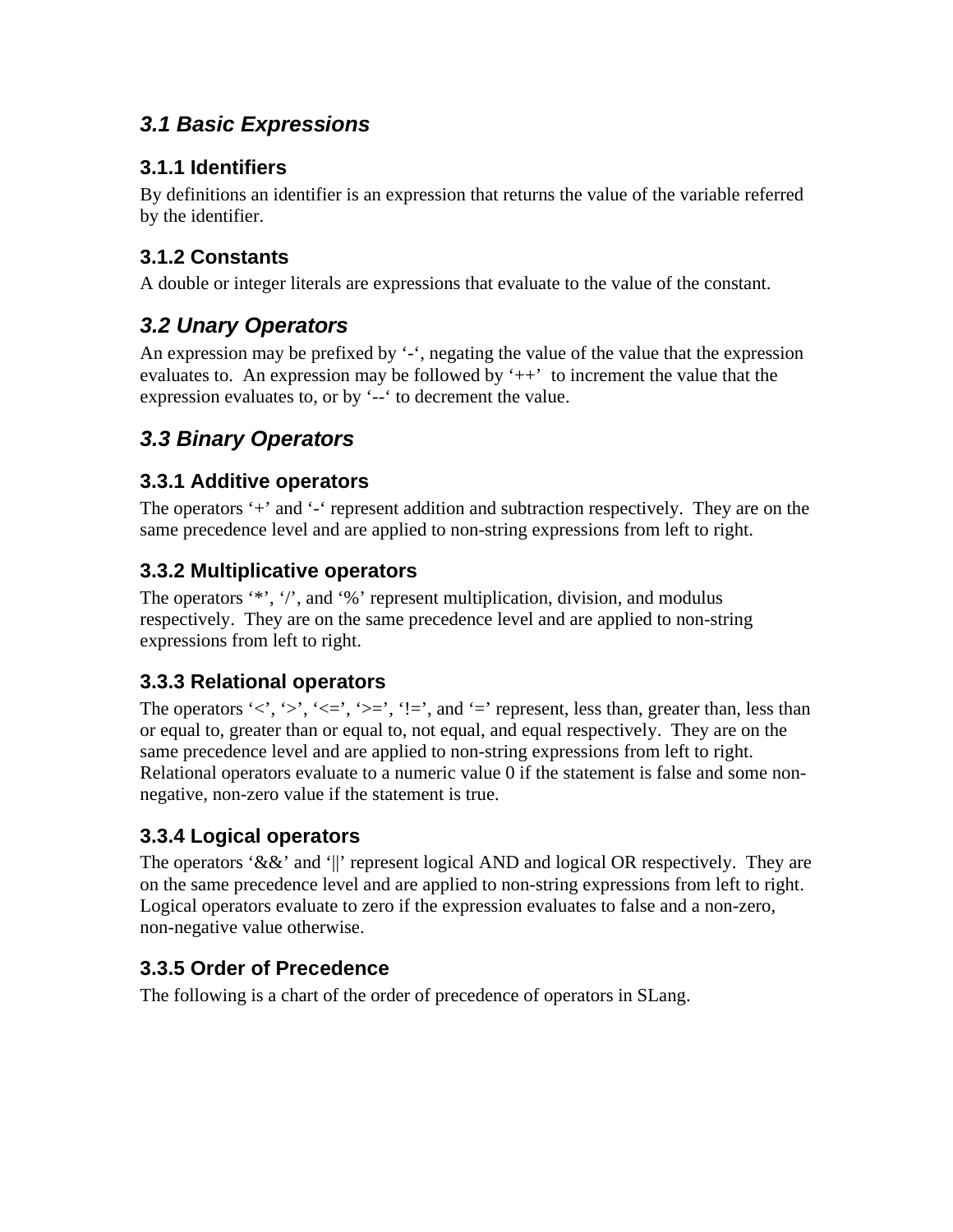| Unary sign operator<br>Multiplicative |                          |
|---------------------------------------|--------------------------|
| operators                             | $*$ / $\frac{8}{6}$      |
| Additive operators                    | $+ -$                    |
| Relational operators                  | $<$ > $<=$ > = $!=$ $!=$ |
| Logical operators                     | ا  ئ&                    |

### *3.4 SDATA type expressions*

The 'load' command is considered an expression which evaluates to an sdata object given a string literal which gives the URI pointing to stock data. The syntax of this operation is as follows.

```
load("<URI_OF_STOCK_DATA>");
```
The sdata data type allows the user to index values from the Y! finance data read from file. Specifically, the methods referenced in section {2.1} are expressions that evaluate to the value specified by the field name and index.

# **4. Statements**

Statements in SLang are segments of code that do not evaluate. These are the base components of the language and constitute the logic control of the language.

### *4.1 Assignment Operators*

Assignment operators are used to map a literal value or expression evaluation to an identifier. The basic format of an expression is as follows.

 $ID := EXPR;$ 

The above snippet would assign the evaluation of the expression of EXPR to the identifier ID.

#### *4.2 Conditional statement*

SLang implements one conditional statement, the if-statement. The if statement branches on some expression, if the expression evaluates to some non-zero and non-negative value then the code in the '{..}' block following the 'if' is executed. Otherwise the following block of code is omitted.

```
if(expr)
{
     stmt1;
     …
     stmtn;
}
stmtx;
```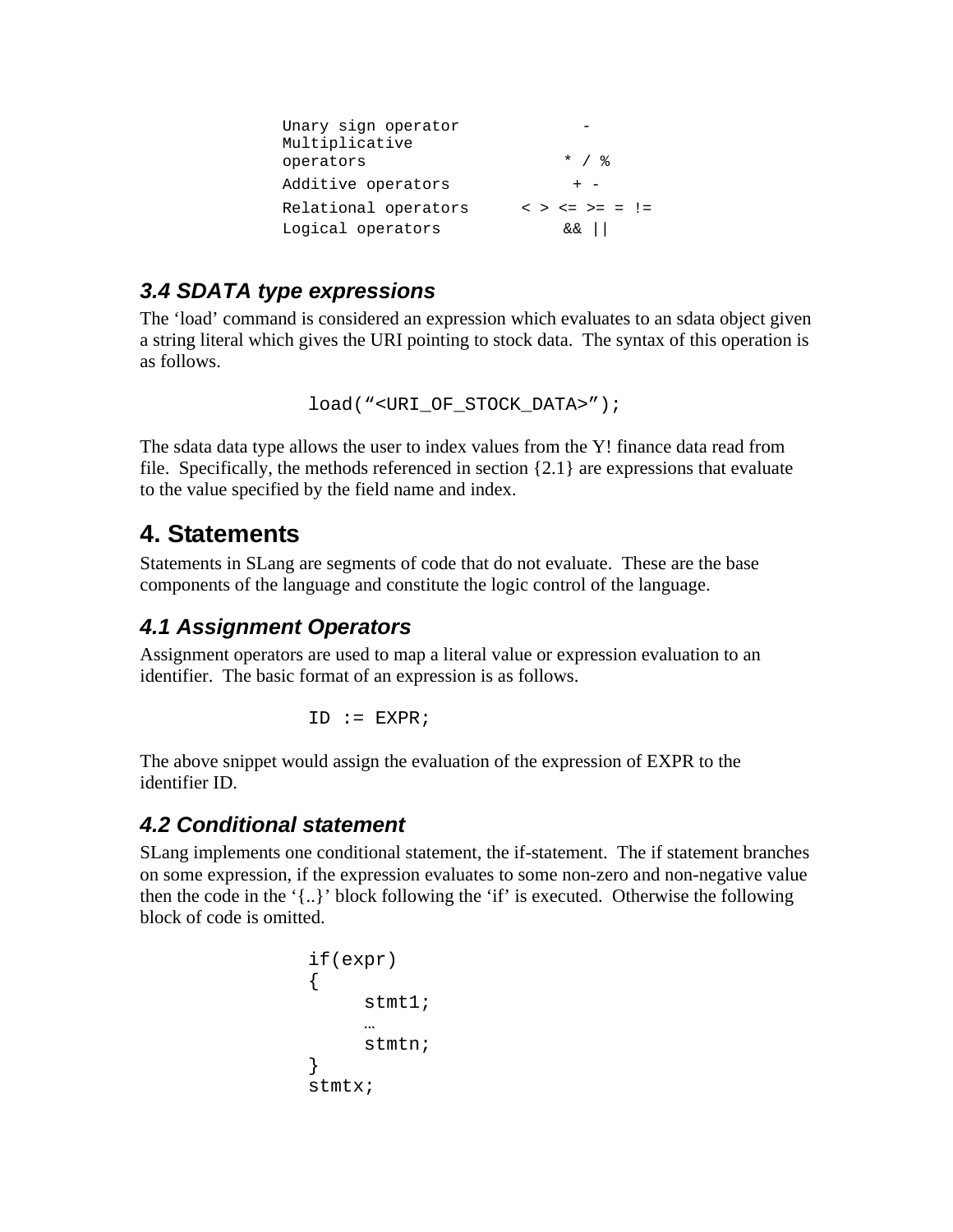In the above code if expr evaluates to zero, then the code would branch to stmtx, otherwise stmt1 would be executed. Note that in both cases stmtx would be executed. There may be conditional situations where the user may wish to execute that bit of code only when the expression evaluates to zero. This is allowed by using the optional 'else' statement.

```
if(expr)
{
     stmt1;
} else {
  stmt2;
}
```
In the above snippet if expr evaluates to zero the code would branch to stmt2, otherwise the code would branch to stmt1.

## *4.3 Iterative statements*

SLang provides two mechanisms for iterative looping, the 'while' and the 'for' loops.

# **4.3.1 The FOR loop**

There are two parts to the structure of a for loop, the condition and the body. The condition is in turn comprised of three parts delimited by ';' as follows.

```
for(stimt1 ; expr ; stmt2 )
{
   body_stmt;
}
```
The first statement, stmt1, is meant to be the initialization portion of the condition. This is where the initial value of the loop variable gets set. The second expression, expr, is the test for the loop. If the expression evaluates to a non-zero, non-negative value then the body of the loop gets executed, otherwise the loop is omitted. The final statement, stmt2, is where the loop variable gets incremented.

After the body stmt is executed the code branches back to the condition and revaluate the condition expression expr and the final statement stmt2. Note that the body\_stmt will continue to be re-evaluated until the expr in the condition evaluates to a zero. Also note that the initialization statement, stmt1, will only be executed the first time and not on subsequent iterations.

### **4.3.2 The WHILE loop**

The while-loop is comprised of two parts the condition and the body.

```
while(expr)
{
     stmt;
```